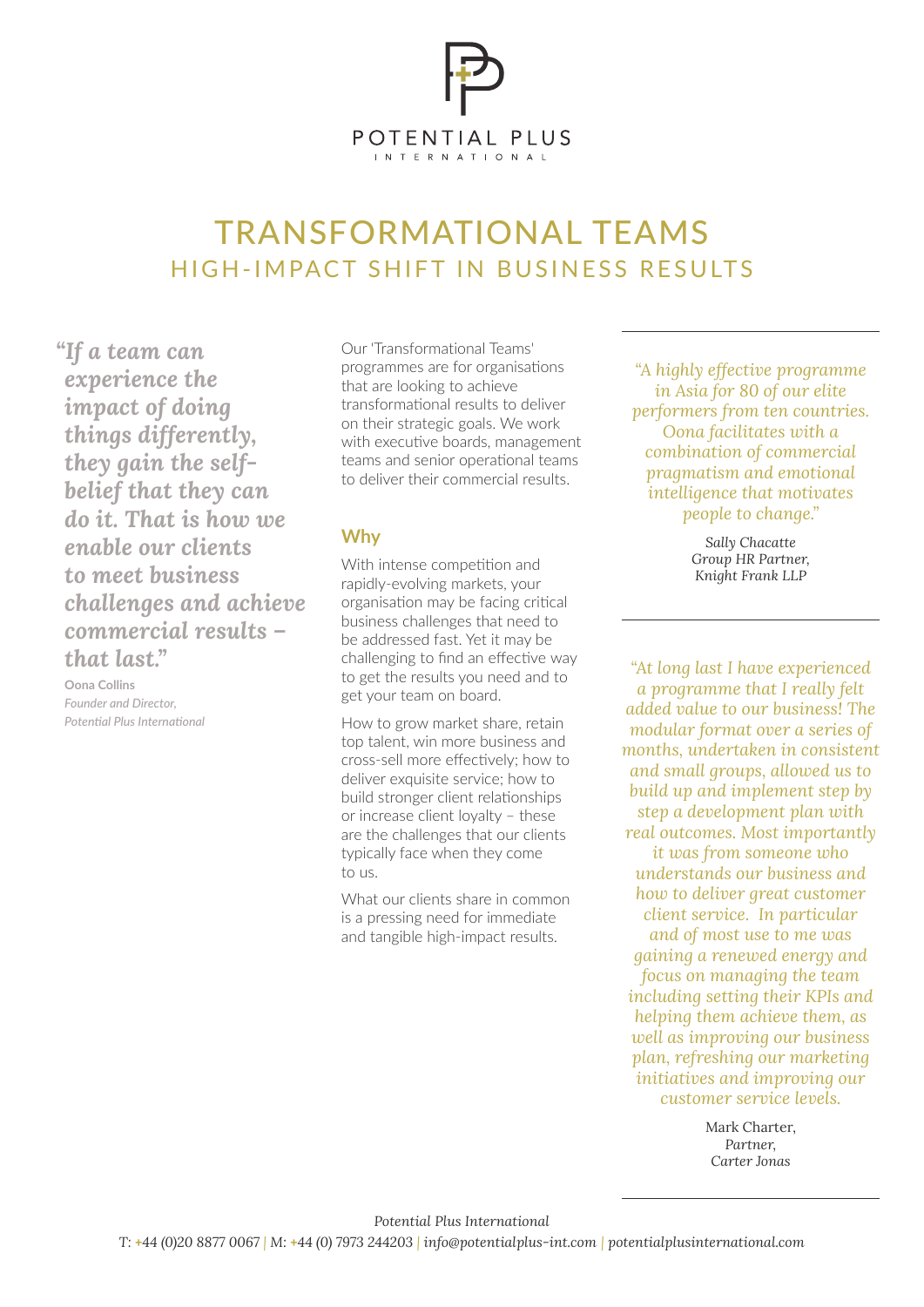

## **What**

Our team coaching programmes for senior executives and top teams create a shift in how you work and generate far-reaching results. All our programmes impact three levels: individual, team, business. We offer five signature programmes which we fully customise to your specific situation (see below).

#### **How**

The power of Potential Plus International's approach – and what makes the key difference – is threefold.

- Firstly, we work with you in real-time, working on live situations, to enable you to achieve immediate results.
- Secondly, we make a considerable investment in getting to know you and your business and we devise the programme from your clients' perspective.
- Thirdly, we focus on the motivation and self-belief of the team, creating a step-change in the mind-set of your people.

In this way, we enable you to get to the core of what's holding you back, understand what success looks like and create changes that endure.

## **Results**

We help your people and hence your business be more successful. We enable you to achieve transformational results that mark the difference between good and great performance in a way that is sustainable.

Whilst each programme is different, key results include:

- Teams who are highly motivated and know what's important.
- Team members who know what their clients value and how to make the difference.
- Stronger interaction across service lines to maximise opportunities and revenue.
- Teams that are more entrepreneurial and take accountability for their business.
- Leaders who know how to motivate their teams and get real commitment to taking action.

As a direct result of our programmes, organisations achieve their commercial goals.

*"The Leadership Development Programme you have developed and taken us through has been extremely worthwhile for our business. It has introduced knowledge and techniques that have enabled our management to enhance their performance and that of their departments by giving focus to the most important issues in front of them and finding resolutions to these challenges"*

> Andrew Jackson *Managing Partner, Fisher German LLP*

*"We wanted to create a new team culture to promote our brand in the UK and rapidly gain market share. The day's programme was the most well received I have ever experienced. Our business is stronger, our understanding of our unique brand clearer and our team more focused than ever before."*

> Chris Moorhouse *Head of Sales UK, Sotheby's International Realty*